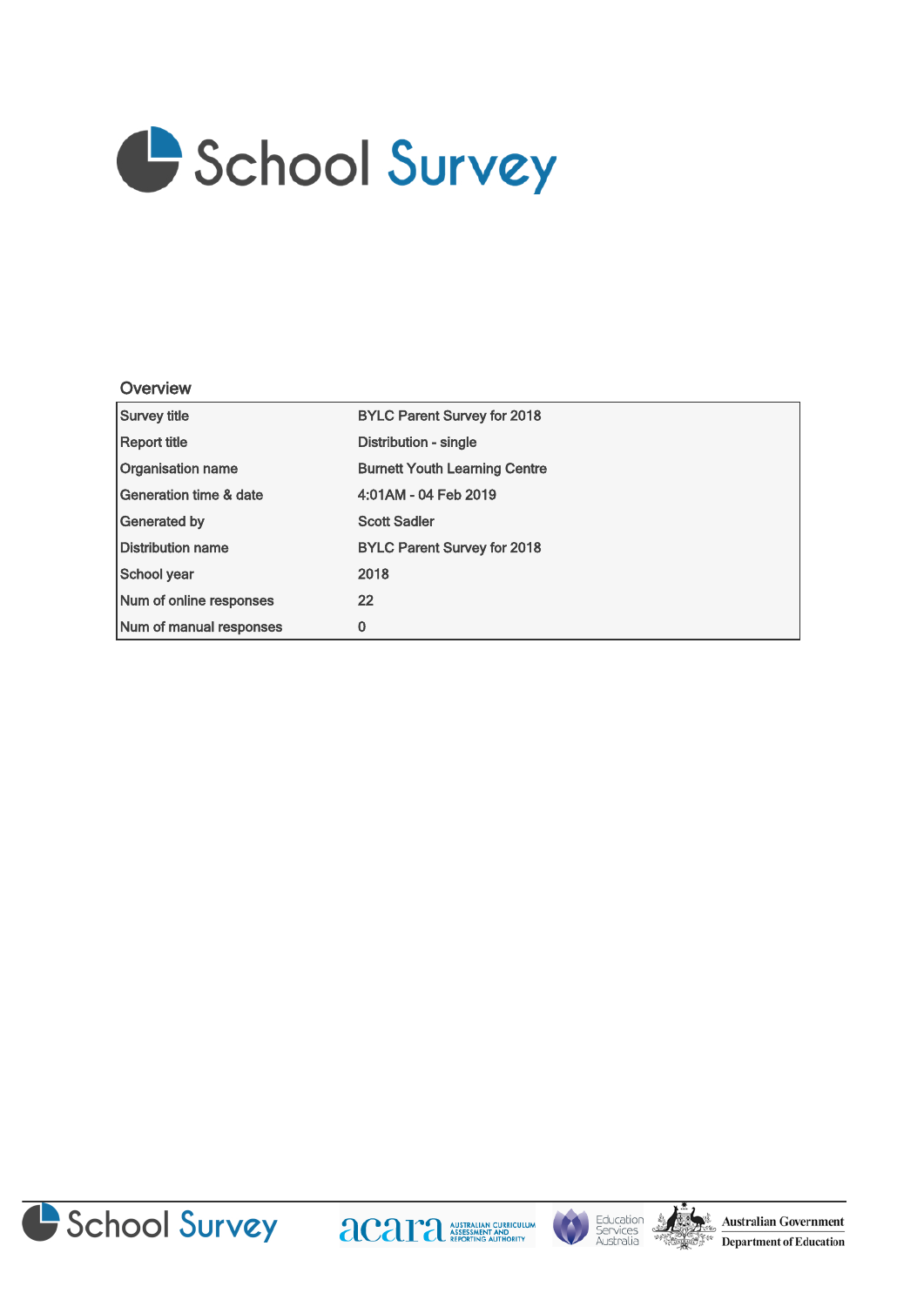## 1 . Are you male or female?



|        | Male       |      | Female     |      |  |
|--------|------------|------|------------|------|--|
|        | <b>Num</b> | $\%$ | <b>Num</b> | $\%$ |  |
| Number | 8          | 36%  | 14         | 64%  |  |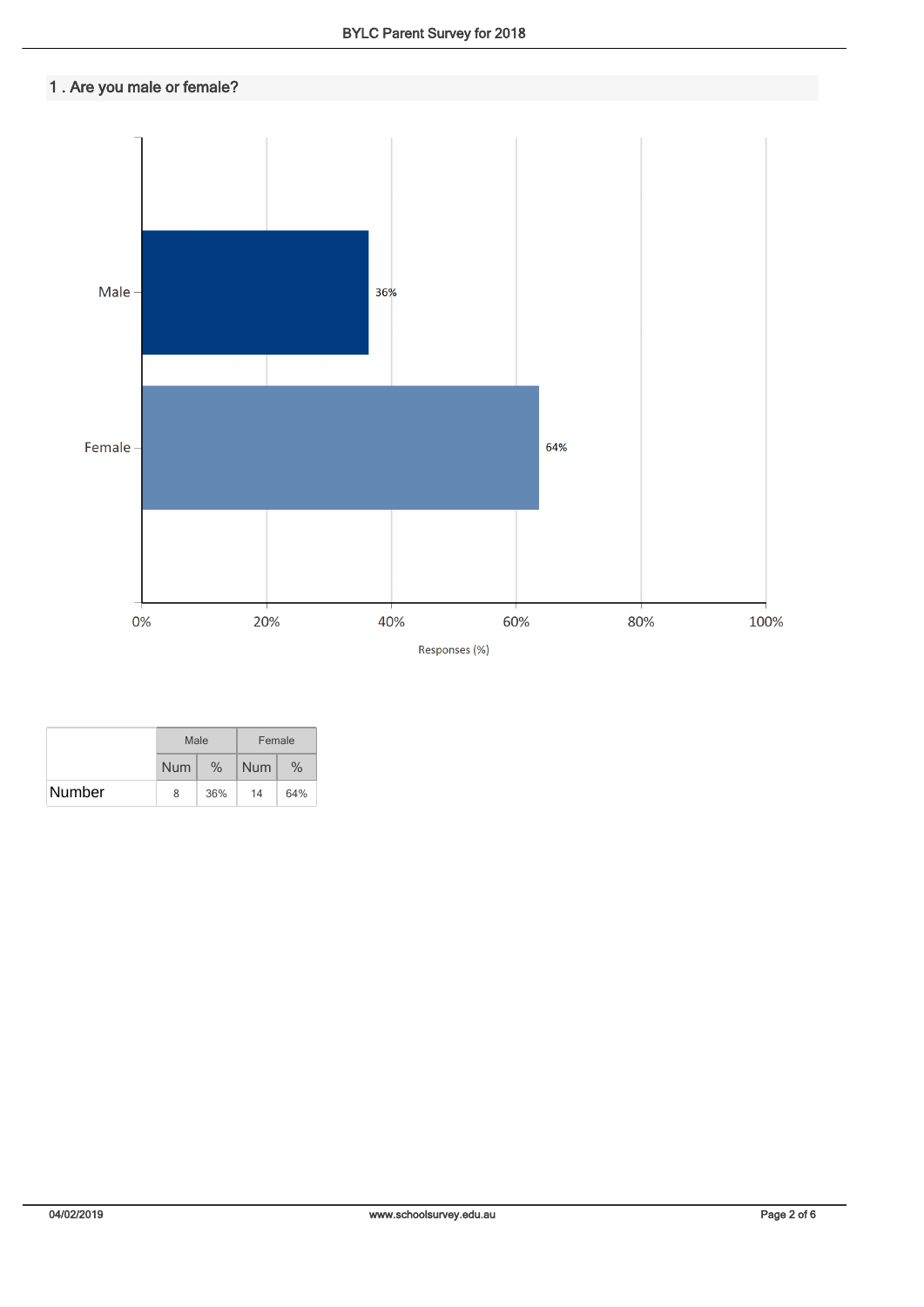2 . What is the Year level of the child you are considering when you answer this survey?



|        | Foundation<br>(pre Year 1) |      | Year 1                   |                          | Year 2                   |      | Year 3                   |      | Year 4                   |      | Year <sub>5</sub> |                          | Year 6                   |      |
|--------|----------------------------|------|--------------------------|--------------------------|--------------------------|------|--------------------------|------|--------------------------|------|-------------------|--------------------------|--------------------------|------|
|        | <b>Num</b>                 | $\%$ | <b>Num</b>               | $\%$                     | <b>Num</b>               | $\%$ | <b>Num</b>               | $\%$ | <b>Num</b>               | $\%$ | <b>Num</b>        | $\%$                     | <b>Num</b>               | $\%$ |
| Number | $\overline{\phantom{a}}$   |      | ٠                        | ۰                        | $\overline{\phantom{a}}$ | -    | $\overline{\phantom{a}}$ | ۰    | $\overline{\phantom{a}}$ | ۰    | ٠                 | $\overline{\phantom{a}}$ | $\overline{\phantom{a}}$ |      |
|        | Year <sub>7</sub>          |      | Year 8                   |                          | Year 9                   |      | Year 10                  |      | Year 11                  |      | Year 12           |                          |                          |      |
|        | <b>Num</b>                 | $\%$ | <b>Num</b>               | $\%$                     | <b>Num</b>               | $\%$ | <b>Num</b>               | $\%$ | <b>Num</b>               | $\%$ | <b>Num</b>        | $\%$                     |                          |      |
| Number |                            | 5%   | $\overline{\phantom{a}}$ | $\overline{\phantom{a}}$ | 2                        | 9%   | 8                        | 36%  | 4                        | 18%  | 7                 | 32%                      |                          |      |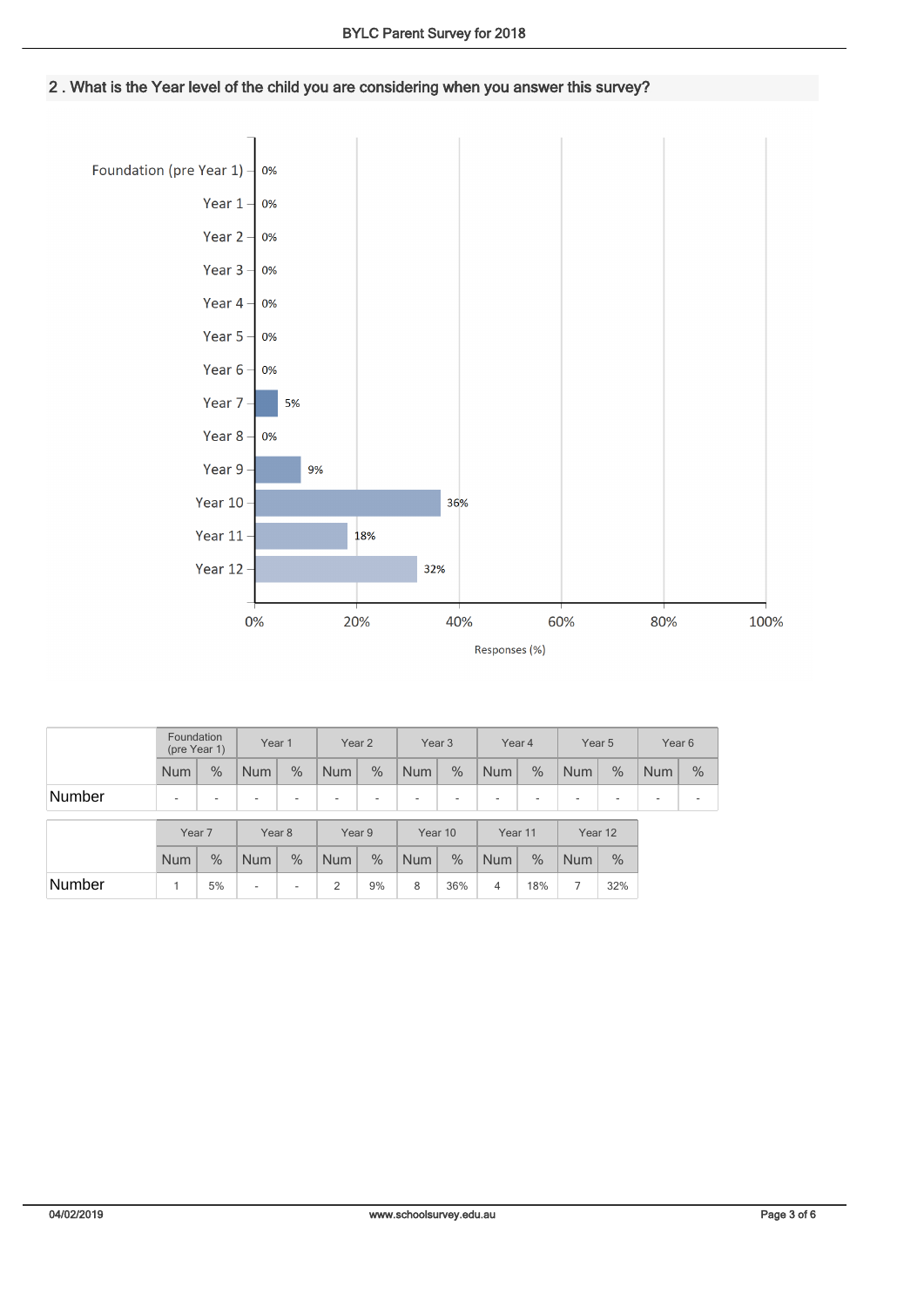## 3 . Please rate the items below

| Rating            | <b>Score</b> |
|-------------------|--------------|
| Strongly agree    | 5            |
| Agree             |              |
| Unsure            | 3            |
| <b>Disagree</b>   | 2            |
| Strongly disagree |              |

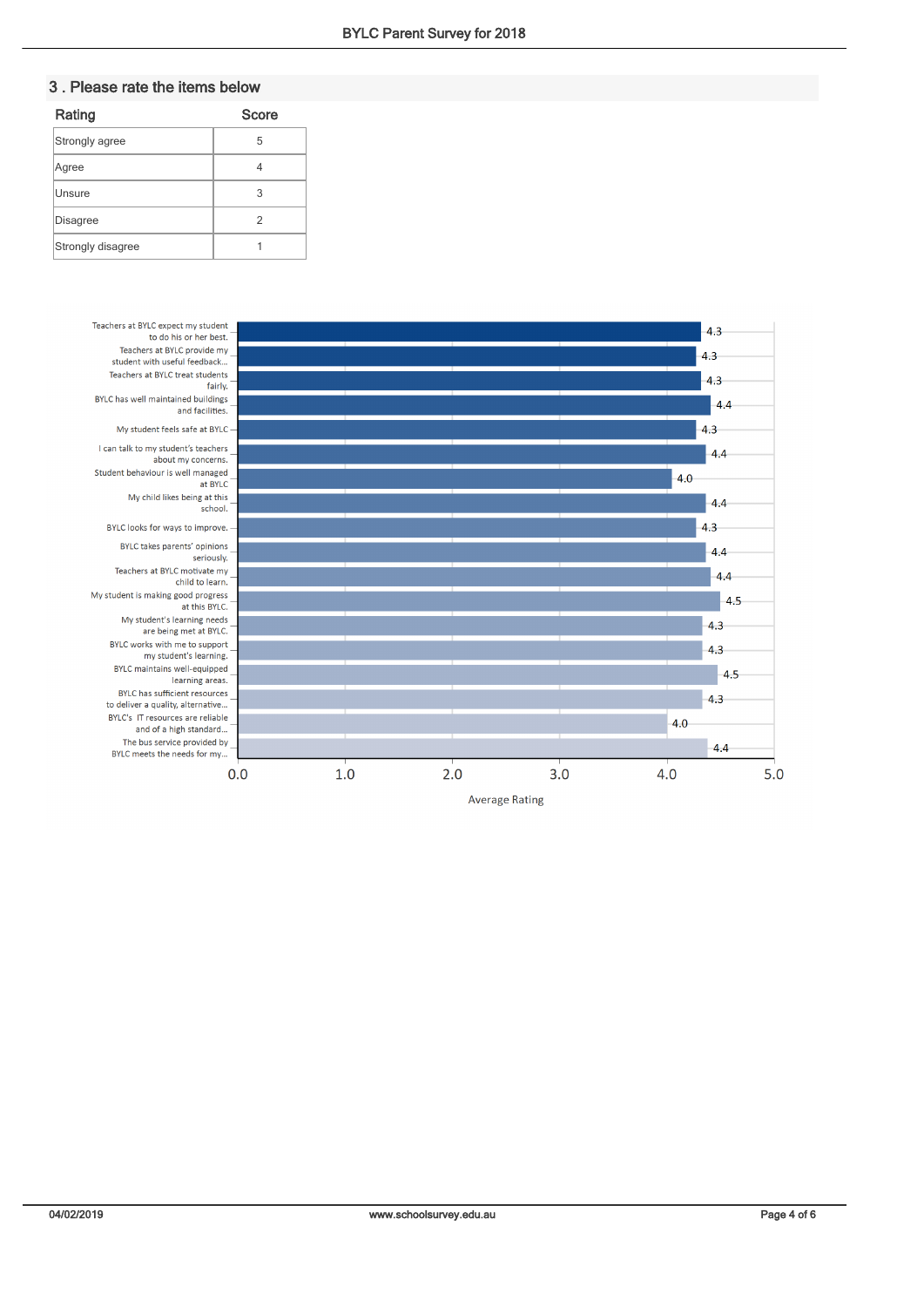



| Response (%) |  |
|--------------|--|
|--------------|--|

|                                                                                                        | Strongly<br>disagree |      | <b>Disagree</b> |                | Unsure         |               | Agree          |               | Strongly agree |      |
|--------------------------------------------------------------------------------------------------------|----------------------|------|-----------------|----------------|----------------|---------------|----------------|---------------|----------------|------|
|                                                                                                        | <b>Num</b>           | $\%$ | <b>Num</b>      | $\frac{0}{0}$  | <b>Num</b>     | $\%$          | <b>Num</b>     | $\frac{0}{0}$ | <b>Num</b>     | $\%$ |
| <b>Teachers at BYLC</b><br>expect my student to do<br>his or her best.                                 | $\overline{2}$       | 9%   | ä,              |                | L,             | Ĭ.            | $\overline{7}$ | 32%           | 13             | 59%  |
| <b>Teachers at BYLC</b><br>provide my student with<br>useful feedback about<br>his or her school work. | $\overline{2}$       | 9%   |                 |                |                |               | 8              | 36%           | 12             | 55%  |
| Teachers at BYLC treat<br>students fairly.                                                             | $\overline{2}$       | 9%   | ä,              | L.             | $\mathbf{1}$   | 5%            | 5              | 23%           | 14             | 64%  |
| <b>BYLC</b> has well<br>maintained buildings<br>and facilities.                                        | $\overline{2}$       | 9%   |                 |                | ä,             | Ĭ.            | 5              | 23%           | 15             | 68%  |
| My student feels safe at<br><b>BYLC</b>                                                                | $\overline{2}$       | 9%   | $\frac{1}{2}$   | $\overline{a}$ | $\mathbf{1}$   | 5%            | 6              | 27%           | 13             | 59%  |
| I can talk to my student's<br>teachers about my<br>concerns.                                           | $\overline{2}$       | 9%   | ä,              |                | ä,             | Ĭ.            | 6              | 27%           | 14             | 64%  |
| Student behaviour is<br>well managed at BYLC                                                           | $\overline{2}$       | 9%   | $\mathbf{1}$    | 5%             | $\overline{2}$ | 9%            | 6              | 27%           | 11             | 50%  |
| My child likes being at<br>this school.                                                                | $\overline{2}$       | 9%   | ä,              | $\overline{a}$ | 1              | 5%            | $\overline{4}$ | 18%           | 15             | 68%  |
| BYLC looks for ways to<br>improve.                                                                     | $\overline{2}$       | 9%   | ä,              | L.             | $\mathbf{1}$   | 5%            | 6              | 27%           | 13             | 59%  |
| BYLC takes parents'<br>opinions seriously.                                                             | $\overline{2}$       | 9%   | ä,              | $\overline{a}$ | L,             | $\frac{1}{2}$ | 6              | 27%           | 14             | 64%  |
| <b>Teachers at BYLC</b><br>motivate my child to<br>learn.                                              | $\overline{2}$       | 9%   |                 |                |                |               | 5              | 23%           | 15             | 68%  |